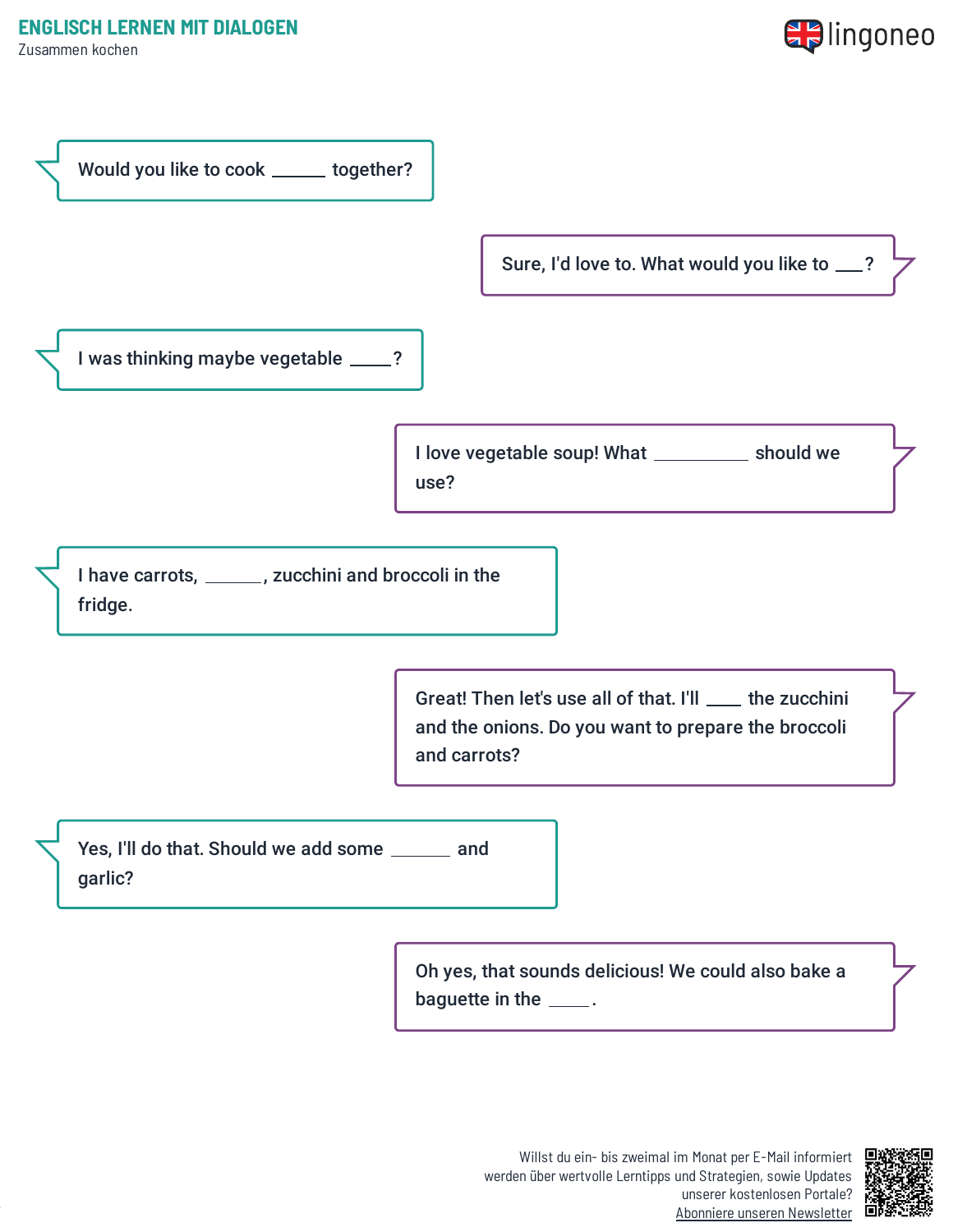Zusammen kochen





Yeah, and with some chili, if that's ok with you? I'm really \_\_\_\_\_\_ already.

Me too! Who taught you how to \_\_\_\_?

My mother. She is a great \_\_\_\_! We always used to prepare dinner together.

If you set the \_\_\_\_, I will finish the soup, and then we can eat.

Sounds good.



Dialog [anhören](https://www.lingoneo.org/wp-content/uploads/media/audio/audio-dialogue/en-de/Zusammen%20kochen%20-%20Dialog%20(%20lingoneo.org%20).mp3)